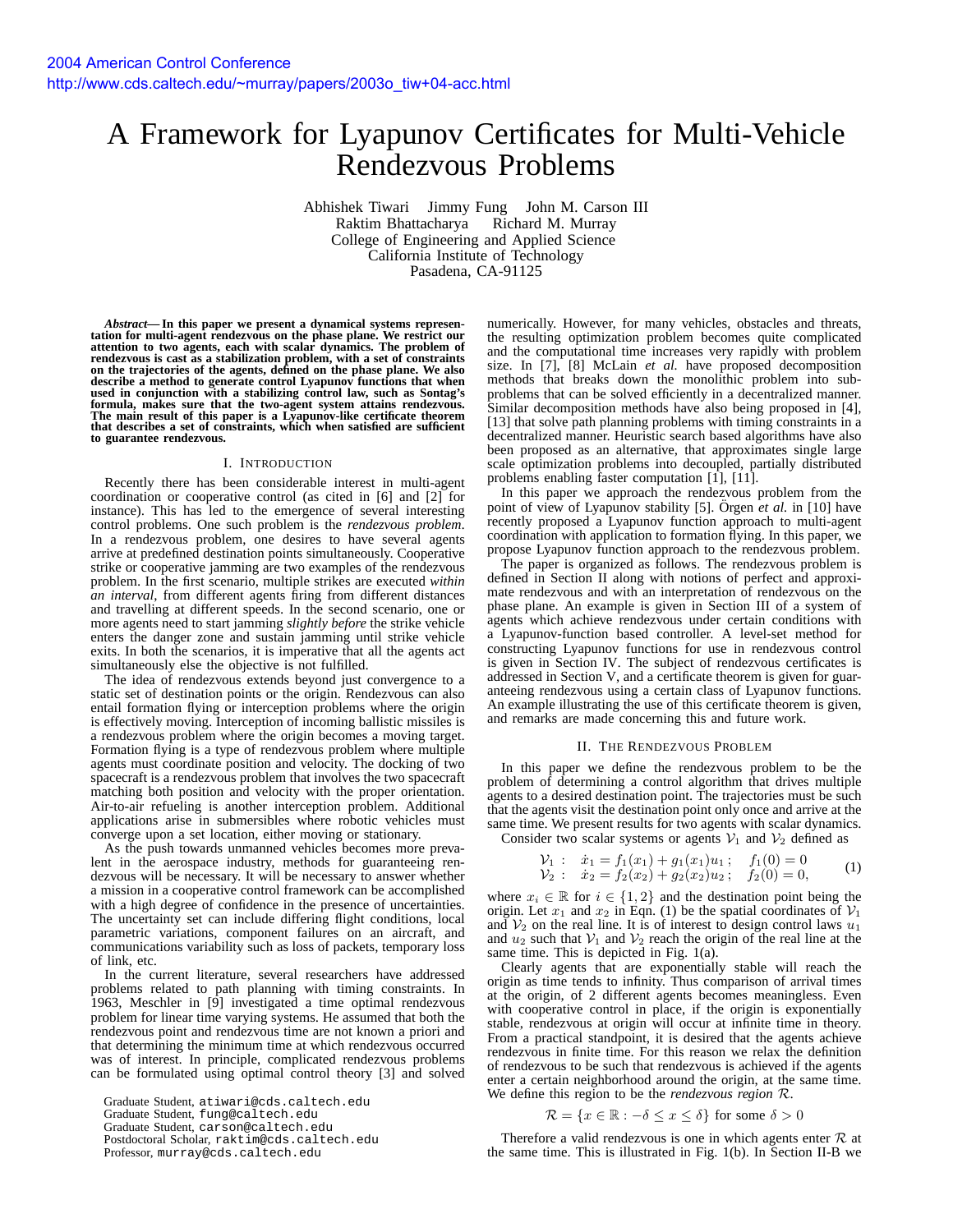

Fig. 1. Rendezvous on the Real Line.

will relax this definition for agents entering  $R$  at approximately the same time.

# *A. Rendezvous Interpretation on Phase Plane*

Rendezvous is best visualized on the phase plane. To interpret rendezvous for the scalar systems in Eqn. (1) in the phase plane, we define the following

$$
U_1 = \{(x_1, x_2) : -\delta \le x_1 \le \delta\}\nU_2 = \{(x_1, x_2) : -\delta \le x_2 \le \delta\}\nS = U_1 \cap U_2\n\mathcal{F} = (U_1 \cup U_2) - (U_1 \cap U_2)\n\mathcal{W} = (\mathbb{R}^2 - (U_1 \cup U_2)).
$$
\n(2)

We refer to  $S$  as the *rendezvous square* and  $F$  as the *forbidden region*.



(a) Rendezvous in phase plane (b) Approximate rendezvous in phase plane

Fig. 2.

With reference to Fig. 2(a), the strip on  $x_2$ -axis is  $U_1$ , the strip on  $x_1$ -axis is the region  $U_2$  and the rendezvous square is the destination set where the trajectories must converge to. The rendezvous square  $S$  is the set of configurations with both agents in the rendezvous region  $R$ . The rendezvous problem is well-posed if the initial conditions of the two agents satisfy

$$
(x_1(0), x_2(0)) \in W,
$$
 (3)

i.e. both the agents start far from the rendezvous region. If the condition in Eqn. (3) is violated either  $V_1$ , or  $V_2$ , or both start from within the rendezvous region  $R$ . In Fig. 2(a) trajectory  $B$ starts from an invalid initial point.

The forbidden region is the set of points  $F$  where one agent enters the rendezvous region much before the other. In Fig.  $2(a)$ , trajectory C crosses the forbidden region which implies that the agent  $V_1$  with state  $x_1$  comes within the rendezvous region prior to the final entry. Such trajectories are not acceptable, i.e. the trajectories must satisfy

$$
(x_1(t), x_2(t)) \notin \mathcal{F} \quad \forall t. \tag{4}
$$

Trajectory A is an example of two agents, with valid initial conditions, achieving rendezvous as desired.

## *B. Perfect and Approximate Rendezvous*

With constraint defined in Eqn. (4), the only way trajectories can enter  $S$  is through the corners of the rendezvous square, i.e. through one of the points

$$
(\delta, \delta), (\delta, -\delta), (-\delta, \delta)
$$
 and  $(-\delta, -\delta)$ .

This implies that the agents are constrained to enter  $S$  at precisely the same time, which is the time the trajectory meets one of the four corners of S in the phase plane. In reality, agents  $V_1$  and  $V_2$ may reach the rendezvous region within  $\Delta T$  seconds of each other (through the forbidden region, as is shown below). We now refer to the case when ∆T is zero as *ideal* or *perfect* rendezvous and the case when ∆T is small as *real* or *approximate* rendezvous.

Since the phase plane does not reveal time explicitly, we use a related measure  $\rho$  to characterize rendezvous. We will first define ρ, its relation to ∆T will be explained thereafter. To define ρ, we first introduce  $t_{\mathcal{V}_1}$  and  $t_{\mathcal{V}_2}$  to be the arrival times of agents  $\mathcal{V}_1$ and  $\mathcal{V}_2$  at the boundary of the rendezvous region  $\mathcal{R}$ , i.e.

$$
\begin{array}{rcl}\nt_{\mathcal{V}_1} & = & \min \left[ t \mid x_1(t) \in U_1 \right] \\
t_{\mathcal{V}_2} & = & \min \left[ t \mid x_2(t) \in U_2 \right].\n\end{array}
$$

Clearly,  $\Delta T$  is given by

$$
\Delta T = |t_{\mathcal{V}_1} - t_{\mathcal{V}_2}|.
$$
 (5)

Therefore the time  $t_a$  at which the trajectory enters the region  $U_1 \cup U_2$  in the phase plane is given by

$$
t_a = \min(t_{a_1}, t_{a_2}).
$$

For a given trajectory  $(x(t) = [x_1(t) \ x_2(t)]^T)$ ,  $\rho$  is the maximum ratio of the distance from the origin of the two agents, after one of them has reached the rendezvous region  $R$ . It can be expressed as

$$
\rho = \frac{\max(|x_1(t_a)|, |x_2(t_a)|)}{\min(|x_1(t_a)|, |x_2(t_a)|)} = \frac{\max(|x_1(t_a)|, |x_2(t_a)|)}{\delta}.
$$
 (6)

For the rest of the paper, rendezvous will always be specified by δ and a design measure of approximate rendezvous,  $ρ<sub>des</sub>$ . In other words we will call a given rendezvous to be successful, if all the trajectories satisfy

$$
\rho \leq \rho_{\text{des}}.\tag{7}
$$

This notion of approximate rendezvous is illustrated in Fig. 2(b). Whenever a trajectory starting in the first quadrant enters the region  $U_1 \cup U_2$  it is constrained to lie within the angle generated by joining the points

$$
(\delta, \delta \rho_{\text{des}}), (0, 0), \text{ and } (\delta \rho_{\text{des}}, \delta).
$$

There exists similar constraints for trajectories originating in the other quadrants. The introduction of  $\rho$  in the definition of rendezvous allows trajectories to enter the forbidden region  $\mathcal F$  as long as they remain within the above mentioned angle set by the design constraint.

By the definition of  $\rho$  in Eqn. (6) it is clear that for a given trajectory  $\rho \geq 1$ . Therefore a specification of rendezvous is meaningful if and only if

$$
\rho_{\rm des} \ge 1. \tag{8}
$$

Note that for perfect rendezvous the specification becomes  $\rho_{\text{des}} =$ 1.

In the worst case, at the time of entry of the first agent,  $t_a$ , the distances of the 2 agents from the origin can differ by  $\delta(\rho_{des} - 1)$ . By ensuring that the trajectories remain within the bold lines in Fig. 2(b), upon entry in the region  $U_1 \cup U_2$  we can make sure that the 2 agents enter the rendezvous region  $R$  within a small time  $\Delta T$  of each other. Thus the constraint in Eqn. (7) helps keep  $\Delta T$ small.

In Fig. 2(b) both trajectories  $A$  and  $B$  fail to achieve perfect rendezvous as they do not enter the rendezvous square  $S$  from its four corners. On the basis of Eqn.  $(7)$ , trajectory B is unacceptable. Trajectory A is acceptable since it lies within the angle defined by the bold lines.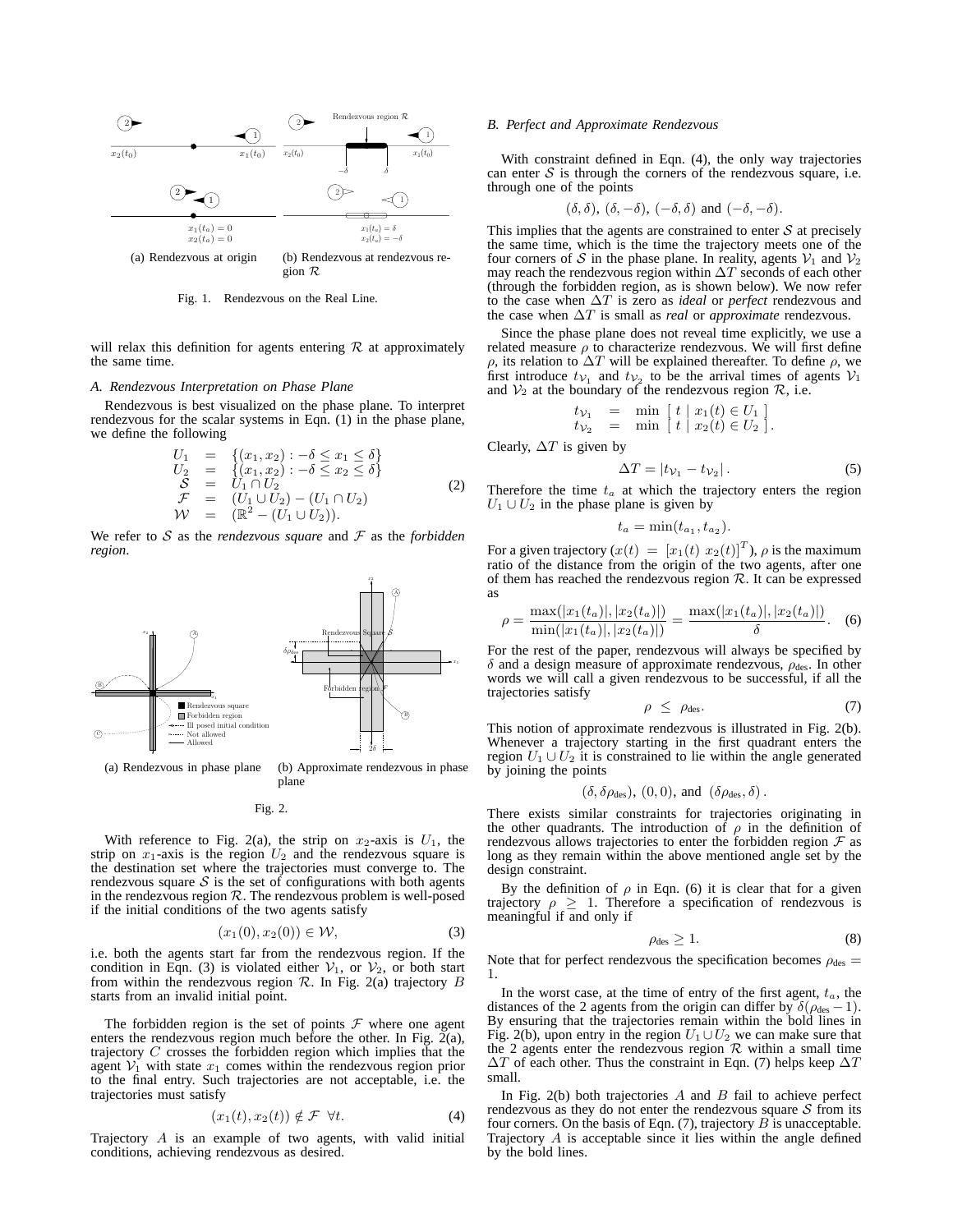# III. LYAPUNOV FUNCTIONS

In this section we motivate the use of control Lyapunov functions (CLFs) to solve the rendezvous problem. Consider the Lyapunov function candidate

$$
V(x_1, x_2) = x_1^2 + x_2^2 + (x_1^2 - x_2^2)^2.
$$
 (9)

Ensuring  $\dot{V}$  < 0 guarantees that all the three terms in Eqn. (9) goes to zero as time tends to infinity. If  $x_1$  and  $x_2$  denote the spatial coordinates of agents  $V_1$  and  $V_2$  and the origin is the rendezvous point, the first two terms ensure that they converge to the origin and the third term ensures that the agents reach the origin simultaneously. This is demonstrated by the following example.

Let the dynamics of the agents be given by

$$
\begin{array}{rcl}\n\dot{x}_1 &=& u_1 \\
\dot{x}_2 &=& u_2.\n\end{array} \n\tag{10}
$$

It is easy to verify that  $V(x)$  in Eqn. (9) is a CLF. Sontag in [12] proposed a formula for producing a stabilizing controller based on the existence of a CLF  $V(x)$ . Because of its guarantee of stabilization and of providing a convenient relationship between closed-loop trajectories and CLF level sets, Sontag's formula is used here. For nonlinear systems with affine input such as

$$
\dot{x} = f(x) + g(x)u,
$$

Sontag's formula can be written as

$$
u_s = \begin{cases} -\frac{V_x f + \sqrt{(V_x f)^2 + q(x)V_x gg^T V_x^T}}{V_x gg^T V_x^T} g^T V_x^T & V_x g \neq 0\\ 0 & V_x g = 0\\ \text{where } V_x = \frac{\partial V(x)}{\partial x}.\end{cases}
$$
(11)

For the system in Eqn. (10) and control derived from  $V(x)$  in Eqn. (9) using Sontag's formula, the phase portrait is shown in Fig. 3(a). The term  $(x_1^2 - x_2^2)^2$  in Eqn. (9) ensures that the agents



Fig. 3. Rendezvous using control Lyapunov functions.

become equidistant from the origin by converging them to the lines  $x_1 = \pm x_2$  prior to their arrival at the origin. In this sense, rendezvous is achieved for any  $\rho_{\text{des}}$  for any  $\delta$ . Fig. 3(b) shows the phase portrait for the same system but with Lyapunov function defined as

$$
V(x_1, x_2) = (x_1^2 + x_2^2) \left[ a + b e^{-8x_1^2 x_2^2 / d^2 (x_1^2 + x_2^2)^2} \right].
$$
 (12)

Rendezvous is achieved by  $V_1$  and  $V_2$  in Fig. 3(b) only under restricted values of  $\rho_{\text{des}}$  for a given  $\delta$ . In one sense, however, rendezvous achieved by  $V_1$  and  $V_2$  in Fig. 3(b) is "better" than that in Fig. 3(a) because the agents are equidistant from the origin only locally. Rendezvous in Fig. 3(a) forces the agents to be equidistant from the origin even at large distances, which may not be necessary.

Thus, it is possible to implicitly satisfy the constraints on  $\rho$ , as defined in Eqn. (7), if the Lyapunov function has a certain form. For valid rendezvous, trajectories in phase plane should not cross either axes. If  $\dot{V}$  is negative definite for all points in the phase plane and trajectories are constrained to be within the quadrant they start from, outside  $S$ , the level sets are expected to have clover leaf appearance as shown in Fig. 4(b). Figure 4(b) shows the level sets of the Lyapunov function defined in Eqn. (12). The level set of these control Lyapunov functions provide insight into why rendezvous is achieved for these cases. With control using Sontag's formula for the system in Eqn. (10), rendezvous is achievable because trajectories are constrained to be normal to the



Fig. 4. Desired Lyapunov surface and its level sets

level set contours. Controllers based on CLF's, whose level sets are similar to those in Fig. 4(b), should drive agents for system Eqn. (10) to a successful rendezvous. The next section describes a level set method for constructing control Lyapunov functions, and a certificate theorem for testing whether rendezvous is achievable for a system is given in Section V.

## IV. GENERATING LYAPUNOV SURFACES USING LEVEL SETS

In this section we will present a method to design Lyapunov surfaces by first designing their level sets. As already demonstrated in the previous section, the level sets for all the cases we are interested in, look similar to that shown in Fig. 4(b)

The main idea is to first write down an equation for a curve in  $\mathbb{R}^2$  using polar coordinates  $r^n = h(\theta), n \in \mathbb{Z}^+$ . Then we try to find a positive definite function  $V(r, \theta)$  such that for some  $c_0 > 0$ , the following two equations are equivalent.

$$
V(r, \theta) = c_0 \text{ and } r^n = h(\theta), n \in \mathbb{Z}^+\tag{13}
$$

i.e., they describe the same curve in  $\mathbb{R}^2$ .

*Definition 1:* We define a family  $T$  of real valued functions  $h : [0, 2\pi] \to \mathbb{R}$  with the following properties:

- 1) the function  $h$  is continuous and strictly differentiable;
- 2) the function  $h$  is strictly positive:

$$
h(\theta) > 0, \quad \forall \quad \theta;
$$

- 3) in the interval  $\theta \in [0, \pi/2)$ , h attains a minimum value at  $\theta = 0$ :
- 4) In the interval  $\theta \in [0, \pi/2)$ , h attains a maximum value at  $\theta = \pi/4;$
- 5) the function h is symmetric about  $\theta = \pi/4$ :

$$
h(\theta) = h(\pi/2 - \theta)
$$
; and

6) the function h is periodic with period  $\pi/2$ :

$$
h(\theta) = h(\pi/2 + \theta).
$$
  
*Example 1:* The function

$$
h(\theta)=\frac{\alpha+\beta}{2}-\frac{\alpha-\beta}{2}\cos(4\theta),\,\forall\alpha,\beta>0\,\,\text{and}\,\,\alpha>\beta
$$

satisfies all the properties in Defn. (1). The Fig. 5(a) shows a plot of  $h(\theta)$  vs  $\theta$  for  $\alpha = 5$  and  $\beta = 1$ .

*Example 2:* The function

$$
h(\theta) = \frac{1}{a + be^{-\frac{1 - \cos 4\theta}{d^2}}}
$$

$$
\mathsf{re}\,\,a,\,b,\,d\in\,\mathbb{R}\,\,\mathsf{and}\,\,
$$

whe<sup>-</sup>

is also a member of  $T$ . *Definition 2:* We define a family C of closed curves  $c(r, \theta) = 0$ 

in  $\mathbb{R}^{\check{2}}$  where

 $a + b > 0$ 

$$
c(r, \theta) = 0 \text{ and } r^n = h(\theta)
$$

describe the same closed curve in  $\mathbb{R}^2$  for  $h(\theta) \in \mathcal{T}$  and a real number  $n > 1$ , with T as defined above.

*Example 3:* The closed curve described by

$$
r^2 = 3 - 2\cos(4\theta)
$$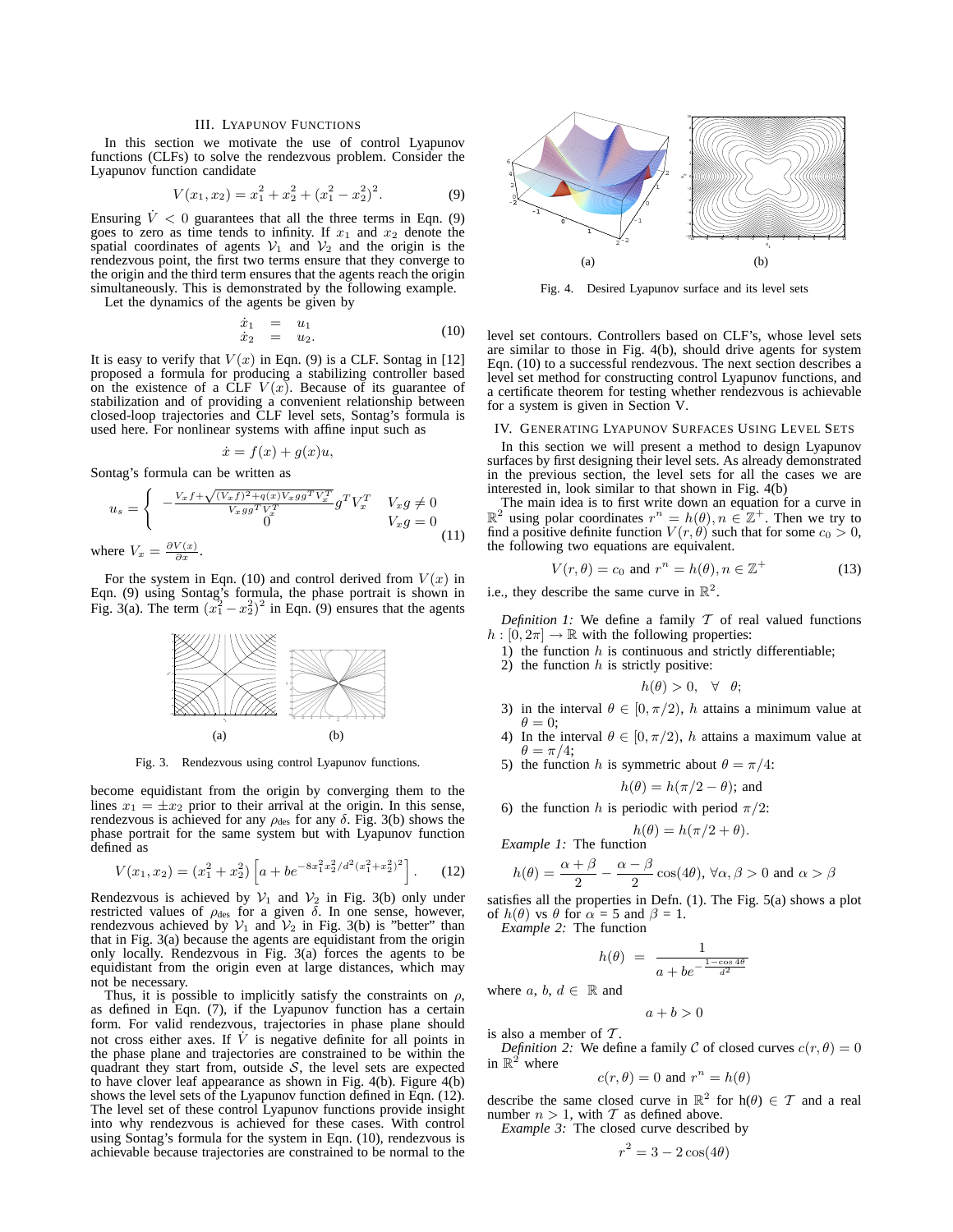is a member of  $C$  as defined above. See Fig.  $5(b)$ 

*Example 4:* The closed curve described by

$$
r^2 = \frac{1}{a + be^{-\frac{1 - \cos 4\theta}{d^2}}}
$$

belongs to the family  $C$  of closed curves as defined above.



Fig. 5. Examples

*a) Constructing Lyapunov surface:* We can now construct a Lyapunov surface as

$$
V(r,\theta) = \frac{c_0 r^n}{h(\theta)}, \quad c_0 > 0, \quad h(\theta) \in \mathcal{T}, \quad n \in \mathbb{R}, \quad n > 1. \tag{14}
$$

The following is a lemma for the properties of the associated Lyapunov function to the surface mentioned above. A proof is listed only for part 5 of the Lemma.

*Lemma 1: The Lyapunov surface*  $V(r, \theta)$  *of Eqn.* (14) has the *following properties:*

1)  $V(r, \theta)$  *is continuous and differentiable everywhere on*  $\mathbb{R}^2$ ; 2) at the origin of  $\mathbb{R}^2$ 

 $V(0, \theta) = 0;$ 

3)  $V(r, \theta)$  *is positive definite:* 

$$
V(r,\theta) > 0, \quad \forall \theta, \quad r > 0;
$$

- 4) *all level curves of*  $V(r, \theta)$  *belong to the family*  $C$  *of curves as defined above; and*
- 5) *all the level curves*  $V(r, \theta) = \xi$  have the same slope  $\frac{dy}{dx}$  at *the point of intersection with any line*  $\theta = \theta_0$  *irrespective of the value of* ξ*.*

**Proof of property 5 of Lemma 1:** *Consider a level curve of*  $V(r, \theta)$ 

$$
\frac{c_0 r^n}{h(\theta)} = \xi, \quad \xi > 0 \tag{15}
$$

*Now for any curve in*  $\mathbb{R}^2$ 

$$
\frac{dy}{dx} = \frac{\frac{dr}{d\theta}\sin\theta + r\cos\theta}{\frac{dr}{d\theta}\cos\theta - r\sin\theta},
$$
\n(16)

*the point of intersection of the curve (15) with the line*  $\theta = \theta_0$  *is given by*

$$
\left( \left[ \frac{\xi h(\theta_0)}{c_0} \right]^{1/n}, \theta_0 \right). \tag{17}
$$

*The quantity*  $\frac{dr}{d\theta}$  *can be evaluated as* 

$$
\frac{dr}{d\theta} = \frac{\xi}{c_0} \frac{h'(\theta)}{nr^{n-1}}.
$$
\n(18)

*Therefore the slope evaluated at the point of intersection is given by*

$$
\frac{dy}{dx}\bigg|_{\left(\left[\frac{\xi h(\theta_0)}{c_0}\right]^{1/n},\theta_0\right)} = \frac{h'(\theta_0)\sin\theta_0 + nh(\theta_0)\cos\theta_0}{h'(\theta_0)\cos\theta_0 - nh(\theta_0)\sin\theta_0} \qquad (19)
$$

*which is independent of* ξ*.*

# V. RENDEZVOUS CERTIFICATES

In Section III we listed an example of a controller for achieving rendezvous. In this section we present a Lyapunov certificate theorem for rendezvous. Schemes for guaranteeing rendezvous are absolutely necessary to answer whether a mission in a cooperative control framework can be accomplished with a high degree of confidence in the presence of uncertainties. The uncertainty set can include differing flight conditions, local parametric variations, component failures on an aircraft, and communications variability such as loss of packets, temporary loss of link, etc. The result presented here is only a sufficient condition and we are currently working on finding the necessary conditions.

Consider the following system of two agents:

$$
\begin{array}{rcl}\nV_1: & \dot{x}_1 = f_1(x_1, x_2); & f_1(0, 0) = 0 \\
V_2: & \dot{x}_2 = f_2(x_1, x_2); & f_2(0, 0) = 0\n\end{array} \tag{20}
$$

where  $x_1$  and  $x_2 \in \mathbb{R}$ . The problem is to determine whether or not  $V_1$  and  $V_2$  achieve rendezvous in the region  $R$  around the origin given a specification  $\rho_{des}$  as defined in Section II-B. Before we state our main result we give a few definitions and a lemma.

*Definition 3:* Coverage Angle: We define the *coverage angle*  $\theta_0$ as

$$
\theta_0 = \tan^{-1}\left(\frac{1}{\rho_{\text{des}}}\right). \tag{21}
$$

Since we know from Eqn. (8)

therefore

 $\rho_{\text{des}} \geq 1$ 

$$
(22)
$$

 $\theta_0 \in [0, \pi/4].$ *Definition 4:* We define the region  $\mathcal{I} \subset \mathbb{R}^2$  in polar coordinates as

$$
\mathcal{I} = \{ (r,\theta) | \quad \frac{n\pi}{2} + \theta_0 \le \theta \le \frac{(n+1)\pi}{2} - \theta_0, \quad n \in \mathbb{Z} \}. \tag{23}
$$

The region  $\mathcal I$  is shown in Fig. 6.



Fig. 6. The region  $\mathcal I$ 

*Definition 5:* Define region  $\mathcal{Z} \subset \mathbb{R}^2$  as

$$
\mathcal{Z} = \mathcal{I} \cap \mathcal{W} \tag{24}
$$

where  $W$  is given by Eqn. (2).

Note that by this definition, trajectories in  $Z$  also fall within the specification  $\rho_{\text{des}}$  and are thus considered valid for rendezvous. However, trajectories with initial conditions in  $Z$  may not stay in  $Z$ . The following is a lemma for the invariance of  $I$  (and thus  $Z$ ) given a Lyapunov function of the form described in the previous section.

*Lemma 2 (Invariance of region* I*): Consider a system of two agents*

$$
\begin{array}{lll}\n\mathcal{V}_1 & : & \dot{x}_1 = f_1(x_1, x_2); & f_1(0, 0) = 0 \\
\mathcal{V}_2 & : & \dot{x}_2 = f_2(x_1, x_2); & f_2(0, 0) = 0\n\end{array}
$$

*where*  $x_1$  *and*  $x_2 \in \mathbb{R}$ *, and suppose that the origin is shown to*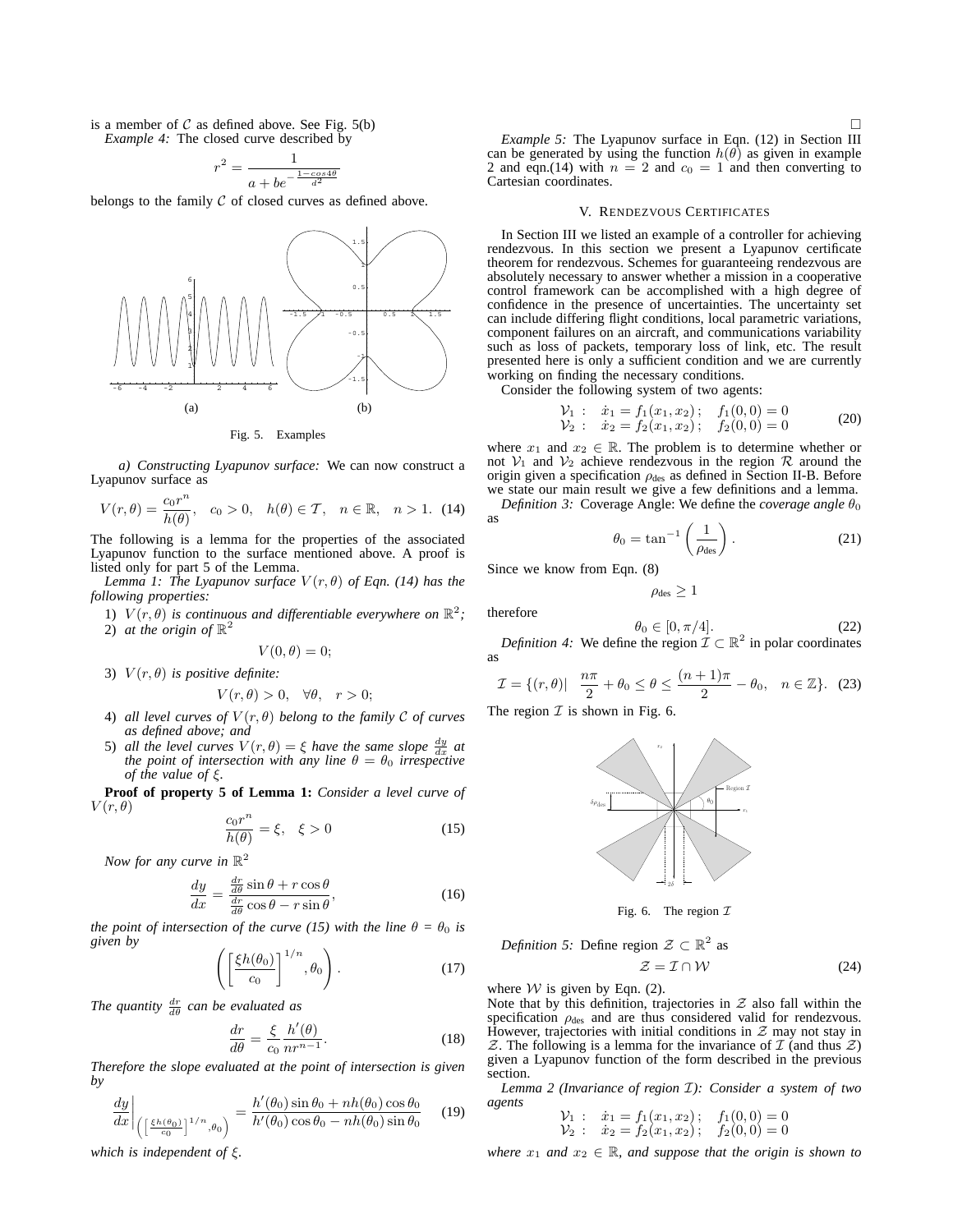*be asymptotically stable under a Lyapunov function of the form*

$$
V(x_1, x_2) = \frac{c_0 (x_1^2 + x_2^2)^{n/2}}{h \left(\tan^{-1} \left(\frac{x_2}{x_1}\right)\right)}
$$
(25)

*with positive real constants*  $c_0$  *and*  $n \geq 1$ *, and with*  $h \in \mathcal{T}$ *. Furthermore, consider a coverage angle*  $θ_0$  *corresponding to a design specification* ρ*des and identified with regions* I *and* Z*. The region* I *is an invariant region for the system if*

$$
\frac{\left(\frac{\partial V}{\partial x}\right)^T f(x_1, x_2)}{\left\|\frac{\partial V}{\partial x}\right\| \|f(x_1, x_2)\|}\Big|_{x_2 = x_1 \tan \theta_0} \le \cos(\pi + \theta_1 - \theta_0) \tag{26}
$$

*where*

$$
f(x_1, x_2)^T = [f_1(x_1, x_2) f_1(x_1, x_2)]
$$

$$
\frac{\partial V}{\partial x} = \begin{bmatrix} \frac{\partial V}{\partial x_1} & \frac{\partial V}{\partial x_2} \end{bmatrix}
$$

*with*

$$
\theta_1 = \tan^{-1}\left(\frac{h'(\theta_0)\sin\theta_0 + nh(\theta_0)\cos\theta_0}{h'(\theta_0)\cos\theta_0 - nh(\theta_0)\sin\theta_0}\right), \text{ and } \theta_1 \ge \theta_0.
$$

Note that  $\theta_1$  is defined along the boundary of  $\mathcal I$  with  $\theta_1 \ge \theta_0$ . Conceptually, invariance is determined from the inner product of the closed-loop vector field  $f$  along the boundary of  $\mathcal I$  and the boundary itself. This lemma follows from examining the geometry of the boundary of the region  $I$ , the level set curves of the Lyapunov function  $V$ , and the trajectory; a proof is offered in the Appendix. Similar lemmas may follow from considering cases other than  $\theta_1 \ge \theta_0$  and for other forms of the invariant region  $I$ ; we will explore those cases as this research is ongoing. Now we present the main result of the paper, a *Rendezvous Certificate Theorem*.

*Theorem 1 (Rendezvous Certificate Theorem): Consider a system of two agents*

$$
\begin{array}{rcl}\nV_1: & \dot{x}_1 = f_1(x_1, x_2); & f_1(0, 0) = 0 \\
V_2: & \dot{x}_2 = f_2(x_1, x_2); & f_2(0, 0) = 0\n\end{array}
$$

*where*  $x_1$  *and*  $x_2 \in \mathbb{R}$ *, and suppose that the origin is shown to be asymptotically stable under a Lyapunov function of the form*

$$
V(x_1, x_2) = \frac{c_0 (x_1^2 + x_2^2)^{n/2}}{h \left(\tan^{-1} \left(\frac{x_2}{x_1}\right)\right)}
$$

*with positive real constants*  $c_0$  *and*  $n \geq 1$ *, and with*  $h \in$ T. Consider a coverage angle θ<sub>0</sub> corresponding to a design *specification* ρ*des and identified with regions* I *and* Z*. If a region* I *is an invariant region for the system, then the agents attain rendezvous in the region* R *around the origin within the design specification for all initial conditions lying in the region* Z*.*

**Proof of Theorem 1:** Follows from asymptotic stability of the origin and invariance of  $\mathcal I$  with the associated Lyapunov function.

 $\Box$ 

Note that the equation of any level set of the Lyapunov function  $V(x_1, x_2)$ , Eqn. (25) in polar coordinates is given by

$$
r^n = \frac{\xi}{c_0}h(\theta)
$$

This describes a many-one mapping from  $\theta$  to r. In other words for a given value of  $\theta$  there are several values of real positive r. Thus invariance of  $\mathcal{I}$ , and hence rendezvous, can be examined unambiguously. In other words, since we know from Lemma 1 property 5, that all level sets cut the line  $\theta = \theta_0$  with the same slope at the point of intersection, the right hand side of Eqn. (26) is a constant.

*Example 6:* Consider the following scenario from soccer. Suppose two members from one team are driving the soccer ball towards their opponent's goal. These two members are traveling along the edges of the field, with one member in possession of the ball. If the team member with the ball, identified as Player 1, is too close to the opponent goal keeper, the opponent goal keeper is capable of either intercepting Player 1 or intercepting a pass from Player 1 to Player 2. If a pass is made too early, the goal keeper

is capable of intercepting Player 2 after a pass is made to him.

Suppose these two players decide on the following strategy. Player 1 chooses to drive toward the goal, drawing the goal keeper toward him. In the meantime, Player 2 is also running toward the goal. Just before the goal keeper can intercept Player 1, Player 1 makes a pass to Player 2. The pass must be made out of the reach of the goal keeper. Finally, before the goal keeper can intercept Player 2, Player 2 scores a goal. This is illustrated in the following figures.



Fig. 7. Soccer strategy.

This scenario may be cast as a rendezvous problem. The trajectories of the two players are linear and so the dynamics of the two players may be represented by a system of two scalar agents. The combined events of the pass from Player 1 to Player 2 and the final attempt at the goal is representative of rendezvous. The constraint of avoiding (player or ball) interception by the goal keeper may be posed as a rendezvous performance problem. Suppose that the dynamics of the two players about the origin, as shown in Fig. 7(b), are represented by

$$
\begin{aligned}\n\mathcal{V}_1: \qquad \dot{x}_1 &= -2x_1 - 4x_1(x_1^2 - x_2^2) \\
\mathcal{V}_2: \qquad \dot{x}_2 &= -2x_2 - 4x_2(x_2^2 - x_1^2),\n\end{aligned}
$$

and suppose that the design specification given is  $\rho_{\text{des}} = 1/(2 - \frac{1}{2})$  $\sqrt{3}$ ). Then with the Lyapunov function from Eqn. (12) (repeated here for clarity),

$$
V(x_1, x_2) = (x_1^2 + x_2^2) \left[ a + b e^{-8x_1^2 x_2^2 / d^2 (x_1^2 + x_2^2)^2} \right],
$$

and according to the theorem, the agents attain rendezvous for any initial condition lying in the region  $Z$  as defined according to the specification. Note that the corresponding coverage angle is  $\theta_0 = 15^\circ.$ 

#### VI. CONCLUDING REMARKS

We have approached the rendezvous problem from the point of view of dynamics on the phase plane and of Lyapunov stability and invariance. On the phase plane, rendezvous can be realized in a rigorous fashion through the introduction of the rendezvous region  $R$  and coverage region  $\mathcal Z$  with the respective design specifications  $\delta$  and  $\rho_{\text{des}}$ . Because of this phase plane interpretation, Lyapunov stability theory can be directly applied to both the construction of controllers for rendezvous and the certification of achieving rendezvous. Lyapunov-function based controller design is practical and intuitive for the rendezvous problem, because achieving rendezvous bears a connection to achieving asymptotic stability, and because level sets of the control Lyapunov function are related to the system trajectories. A level set method was introduced for constructing Lyapunov functions for the purpose of rendezvous control. Trajectories which begin in certain invariant regions of phase space achieve rendezvous, which can be used to motivate Lyapunov function and controller design. Finally, a certificate theorem was given as a sufficient